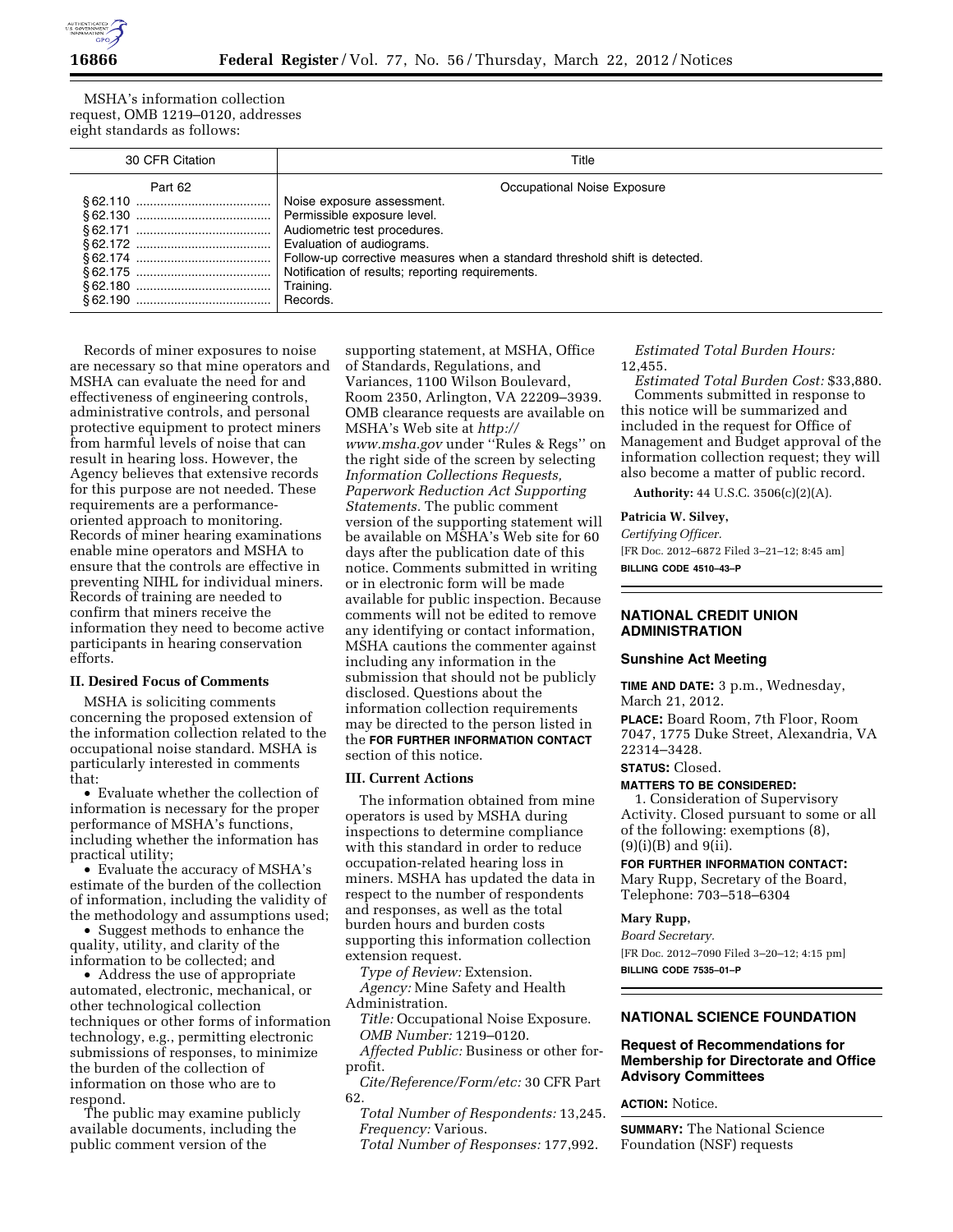recommendations for membership for its scientific and technical Federal advisory committees. Recommendations should consist of the submitting person or organization's name and affiliation, the name of the recommended individual, the recommended individual's curriculum vita (2–5 pages), an expression of the individual's interest in serving, and the following recommended individual's contact information: employment address, telephone number, Fax number, and email address. Self recommendations are accepted. If you would like to make a recommendation for membership on any of our committees, please send your recommendation to the committee contact person listed below.

**ADDRESSES:** The mailing address for the National Science Foundation is 4201 Wilson Boulevard, Arlington, VA 22230.

Web links to individual committee information may be found on NSF Web site: NSF Advisory Committees.

**SUPPLEMENTARY INFORMATION:** Each Directorate and Office has an external advisory committee that typically meets twice a year to review and provide advice on program management, discuss current issues and review and provide advice on the impact of policies, programs, and activities in the disciplines and fields encompassed by the Directorate or Office. In addition to Directorate and Office advisory committees, NSF has several committees that provide advice and recommendation on specific topics: astronomy and astrophysics; environmental research and education; equal opportunities in science and engineering; performance assessment; and business and operations.

A primary consideration when formulating committee membership is recognized knowledge, expertise, or demonstrated ability 1. Other factors that may be considered are balance among diverse institutions, regions, and groups

underrepresented in science, technology, engineering, and mathematics. Committee members serve for varying term lengths, depending on the nature of the individual committee. Although we welcome the recommendations we receive, we regret that NSF will not be able to acknowledge or respond positively to each person who contacts NSF or has been recommended. NSF intends to publish a similar notice to this on an annual basis. NSF will keep recommendations active for 12 months from the date of receipt.

The chart below is a listing of the committees seeking recommendations for membership. Recommendations should be sent to the contact person identified below. The chart contains web addresses where additional information about individual committees is available.

| Advisory committee                                                                                                                                             | Contact person                                                                                                                                                      |
|----------------------------------------------------------------------------------------------------------------------------------------------------------------|---------------------------------------------------------------------------------------------------------------------------------------------------------------------|
| Advisory Committee for Biological Sciences http://www.nsf.gov/bio/advi-                                                                                        | Charles Liarakos, Directorate for Biological Sciences; phone:                                                                                                       |
| sory.jsp.                                                                                                                                                      | (703)292-8400; e-mail: <i>cliarako@nsf.gov;</i> fax: (703)292-9154.                                                                                                 |
| Advisory Committee for Computer and Information Science and Engi-<br>neering http://www.nsf.gov/cise/advisory.jsp.                                             | Carmen Whitson, Directorate for Computer and Information Science<br>and Engineering; phone: (703)292-8900; e-mail: <i>cwhitson@nsf.gov;</i><br>fax: (703) 292-9074. |
| Advisory Committee for Cyberinfrastructure http://www.nsf.gov/od/oci/                                                                                          | Marc Rigas, Office of Cyberinfrastructure; phone: (703) 292-8970;                                                                                                   |
| advisory.jsp.                                                                                                                                                  | mrigas@nsf.gov; fax: (703) 292-9060.                                                                                                                                |
| Advisory Committee for Education and Human Resources http://                                                                                                   | James Colby, Directorate for Education and Human Resources; phone:                                                                                                  |
| www.nsf.gov/ehr/advisory.jsp.                                                                                                                                  | (703) 292-8600; e-mail: <i>jcolby@nsf.gov;</i> fax: (703) 292-9179.                                                                                                 |
| Advisory Committee for Engineering<br>http://www.nsf.gov/eng/advi-<br>sory.jsp.                                                                                | Shirah Pope, Directorate for Engineering; phone: (703) 292–8300; e-<br>mail: spope@nsf.gov; fax: (703) 292-9013.                                                    |
| Advisory Committee for Geosciences http://www.nsf.gov/geo/advi-                                                                                                | Melissa Lane, Directorate for Geosciences: phone: (703) 292–8500; e-                                                                                                |
| sory.jsp.                                                                                                                                                      | mail: <i>mlane@nsf.gov</i> ; fax: (703) 292-9042.                                                                                                                   |
| Advisory Committee for International Science and Engineering http://<br>www.nsf.gov/od/oise/advisory.jsp.                                                      | Robert Webber, Office of International Science and Engineering;<br>phone: (703) 292-7569; e-mail: <i>rwebber@nsf.gov</i> ; fax: (703) 292-<br>9067.                 |
| Advisory Committee for Mathematical and Physical Sciences                                                                                                      | Morris Aizenman, Directorate for Mathematical and Physical Sciences;<br>phone: (703) 292-8807; e-mail: maizenm@nsf.gov; fax: (703) 292-<br>9151.                    |
| Advisory Committee for Social, Behavioral & Economic Sciences http://                                                                                          | Lisa Jones, Social, Behavioral & Economic Sciences; phone: (703)                                                                                                    |
| www.nsf.gov/sbe/advisory.jsp.                                                                                                                                  | 292-8700; E-Mail: Imjones@nsf.gov; fax: (703) 292-9083.                                                                                                             |
| Advisory Committee for Polar Programs http://www.nsf.gov/od/opp/advi-                                                                                          | Kelly Falkner, Office of Polar Programs; phone: (703) 292–8030; e-                                                                                                  |
| sory.jsp.                                                                                                                                                      | mail: kfalkner@nsf.gov; Fax: (703) 292-9081.                                                                                                                        |
| Committee on Equal Opportunities in Science and Engineering http://<br>www.nsf.gov/od/ceose/index.jsphttp://www.nsf.gov/od/oia/activities/<br>ceose/index.jsp. | Kelly Mack, Division of Human Resource Development; phone: 703/<br>292-8640; e-mail: kmack@nsf.gov; fax: (703) 292-9018.                                            |
| Advisory Committee for Environmental Research and Education http://                                                                                            | Elizabeth Zelenski, Directorate for Geosciences; phone: (703) 292-                                                                                                  |
| www.nsf.gov/geo/ere/ereweb/advisory.cfm.                                                                                                                       | 8500; e-mail: ezlensk@nsf.gov; fax: (703) 292-9042.                                                                                                                 |
| Advisory Committee for Business and Operations http://www.nsf.gov/                                                                                             | Jeffrey Rich, Office of Information and Resource Management; phone:                                                                                                 |
| oirm/bocomm/.                                                                                                                                                  | (703)292-8100; e-mail: <i>jrich@nsf.gov;</i> (703) 292-9084.                                                                                                        |
| Astronomy and Astrophysics Advisory Committee http://www.nsf.gov/                                                                                              | Elizabeth Pentecost, Division of Astronomical Sciences; phone: (703)                                                                                                |
| mps/ast/aaac.jsp.                                                                                                                                              | 292-4907; e-mail: epenteco@nsf.gov; fax: (703) 292-9034.                                                                                                            |

<sup>1</sup>Federally registered lobbyists are not eligible for appointment to these Federal advisory committees.